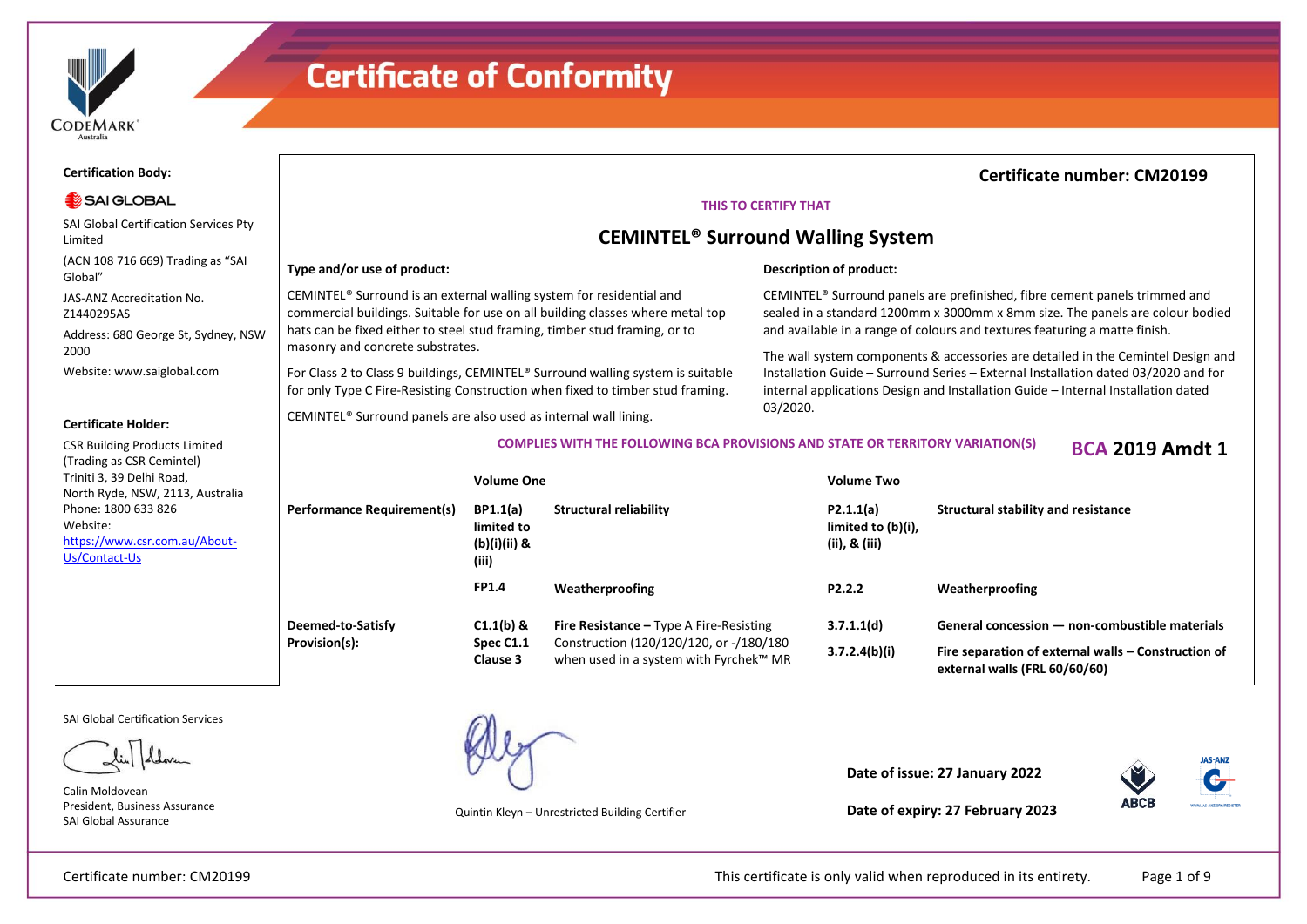

|                           |                                             | plasterboard, refer to the Design and<br>Installation Guide)               | 3.10.5.0(c)  | Construction in bushfire prone areas |
|---------------------------|---------------------------------------------|----------------------------------------------------------------------------|--------------|--------------------------------------|
|                           | $C1.9(e)$ (iv)                              | General concession - Materials deemed to<br>be non-combustible             |              |                                      |
|                           | C1.10(a)(ii)<br>& Spec<br>C1.10<br>Clause 4 | Fire hazard properties – Wall and ceiling<br>linings                       |              |                                      |
|                           | G5.1 &<br>G5.2                              | Construction in bushfire prone areas $-$ (up<br>to and including BAL 29)   |              |                                      |
| <b>State or territory</b> | <b>NSW G5.2</b>                             | Construction in Bushfire Prone Areas -                                     | NSW 3.10.5.0 | Construction in bushfire prone areas |
| variation(s):             |                                             | Protection.                                                                | OLD 3.10.5.0 | Construction in bushfire prone areas |
|                           | <b>QLD G5.1</b>                             | Construction in Bushfire Prone Areas -<br><b>Construction Requirements</b> |              |                                      |

#### **SUBJECT TO THE FOLLOWING LIMITATIONS AND CONDITIONS AND THE PRODUCT TECHNICAL DATA IN APPENDIX A AND EVALUATION STATEMENTS IN APPENDIX B**

#### **Limitations and conditions:**

- 1. CEMINTEL® Surround Walling System with Fyrchek™ MR Plasterboard can be used where the required Fire Resistance Levels (FRLs) does not exceed 120/120/120, or -/180/180 as specified in the NCC 2019.1 BCA Volume One specification C1.1. The installation must be in accordance with the relevant details contained within the System Engineering section of Cemintel Design and Installation Guide – Surround Series – External Installation dated 03/2020 for system No. CSR5874 (FRL 120/120/120) and system No. CSR5349 (120/120/120, or - /180/180). Volume 1 – Class 2 to Class 9 buildings Volume 2 – Class 1 and Class 10(a) buildings
- 2. For Class 2 to Class 9 buildings, CEMINTEL® Surround walling system is suitable for only Type C Fire-Resisting Construction when fixed to timber stud framing.
- 3. For type C Fire-Resisting Construction, Surround Walling System has not been assessed against the requirements of Specification C1.1 Clause 5.1(c) of a fire wall or an internal wall bounding a sole-occupancy unit or separating adjoining units.
- 4. CEMINTEL® Surround Walling System achieves a Group Number 1 and Smoke Growth Rate Index (SMOGRARC 0.2 m<sup>2</sup>s <sup>2</sup>x1000) as determined in accordance with AS 5637.1:2015.
- 5. The following were the only wall wraps assessed against the requirements of C1.9(e)(vi) for sarking-type material:
	- a) Bradford Thermoseal™ Wall Wrap.
	- b) Enviroseal ProctorWrap Commercial Wall (CW).
	- c) Enviroseal ProctorWrap Residential Wall (RW).

**Building classification/s:**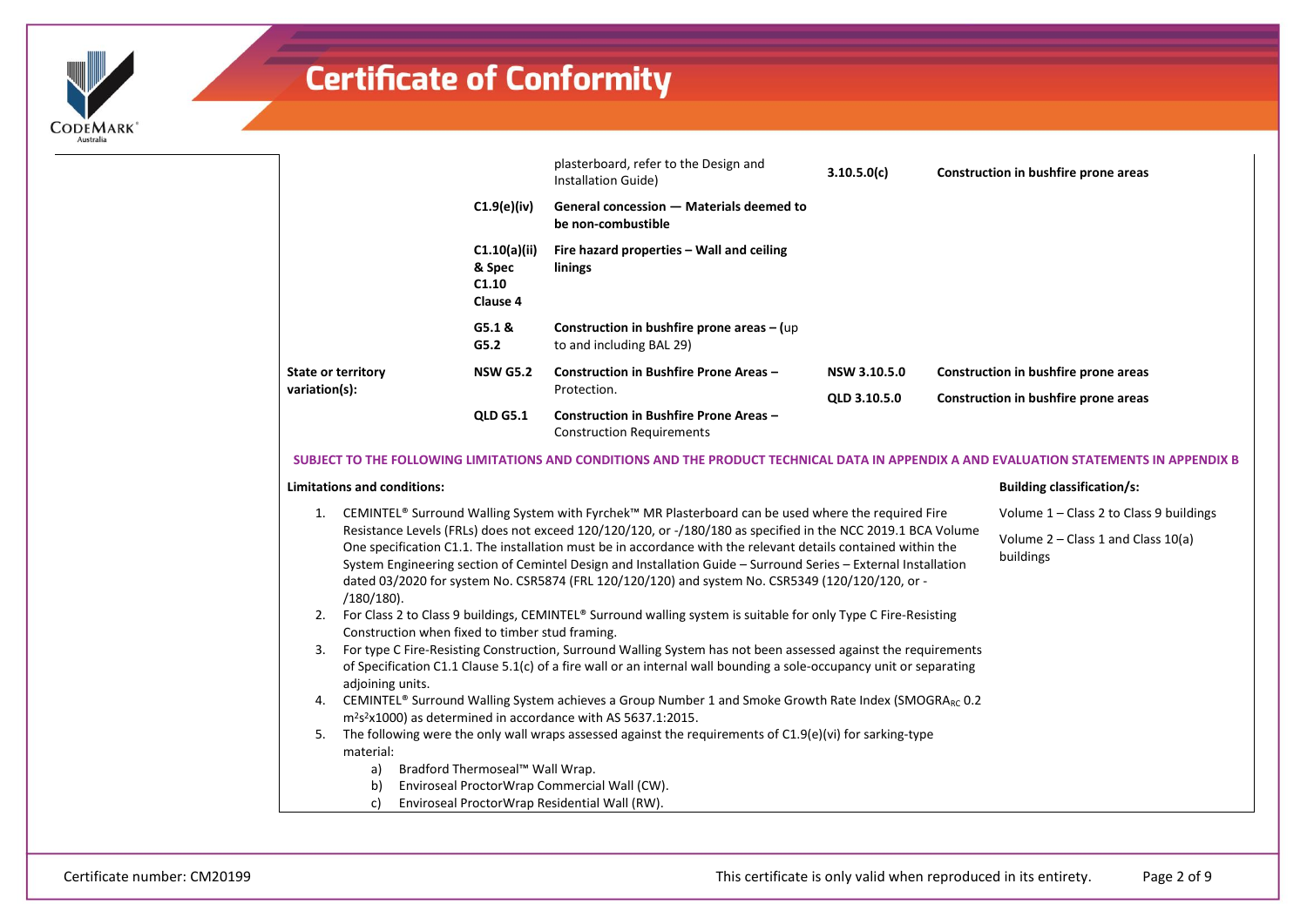

| The following were the only insulations assessed against the requirements of C1.9(a) for non-combustible |
|----------------------------------------------------------------------------------------------------------|
| building elements:                                                                                       |

- a) 75 Gold Batts R1.5 at 8.76 kg/m<sup>3</sup> density.
- b) 75 Gold Batts R2.0 at  $6.3 \text{kg/m}^3$  density.
- c) 90 Gold Batts R2.0 at 10.5kg/m<sup>3</sup> density.
- d) 90 Gold Batts R2.5 at  $21.2$ kg/m<sup>3</sup> density.
- e) 75 Acoustigard R1.7 at 11.0kg/m<sup>3</sup> density.
- f) 90 Acoustigard R2.2 at 14.0kg/m<sup>3</sup> density.
- g) 90 Acoustigard R2.5 at 20.0kg/m<sup>3</sup> density.
- 7. CEMINTEL® Surround Walling System shall be used for its intended purpose. For further information on limited applications of the product, refer to Cemintel Design and Installation Guide – Surround Series as relevant:
	- a) External Installation dated 03/2020.
	- b) Internal Installation dated 03/2020.
- 8. CEMINTEL® Surround Walling System has been tested for weatherproofing requirements and achieved serviceability limit state wind pressures up to ±2.5kPa water penetration for the cavity system using Cemintel rigid air barrier (typically 6mm thick fibre cement sheet). Construction details and fixing must follow the relevant details contained within the System Engineering section of Cemintel Design and Installation Guide – Surround Series – External Installation dated 03/2020.
- 9. CEMINTEL® Surround Walling System has been evaluated for use in all Australian wind zones up to and including N6 and Cyclonic C4 in accordance with AS 4055 and for ultimate wind pressures up to 7.0 kPa under AS 1170.2 including cyclonic zones when fixed to steel framing with Cemintel Rigid Air Barrier.
- 10. CEMINTEL® Surround Walling System is not certified for either energy efficiency or acoustic performance.
- 11. Site environmental factors such as wind and corrosivity zones need to be considered to determine its suitability for a particular environment.
- 12. CEMINTEL® Surround Walling System is suitable for use on buildings constructed in accordance with AS 3959:2018 that have a Bushfire Fire Attack Level up to and including BAL 29.
- 13. All flashing including inter-storey junction must be metal flashing.

Scope of certification: The CodeMark Scheme is a building product certification scheme. The rules of the Scheme are available at the ABCB website www.abcb.gov.au. This Certificate of Conformity is to confirm that the relevant requirements of the Building Code of Australia (BCA) as claimed against have been met. The responsibility for the product performance and its fitness for the intended use remain with the certificate holder. The certification is not transferrable to a manufacturer not listed on Appendix A of this certificate.

**Disclaimer:** The Scheme Owner, Scheme Administrator and Scheme Accreditation Body do not make any representations, warranties or guarantees, and accept no legal liability whatsoever arising from or connected to, the accuracy, reliability, currency or completeness of any material contained within this certificate; and the Scheme Owner, Scheme Administrator and Scheme Accreditation Body disclaim to the extent permitted by law, all liability (including negligence) for claims of losses, expenses, damages and costs arising as a result of the use of the product(s) referred to in this certificate.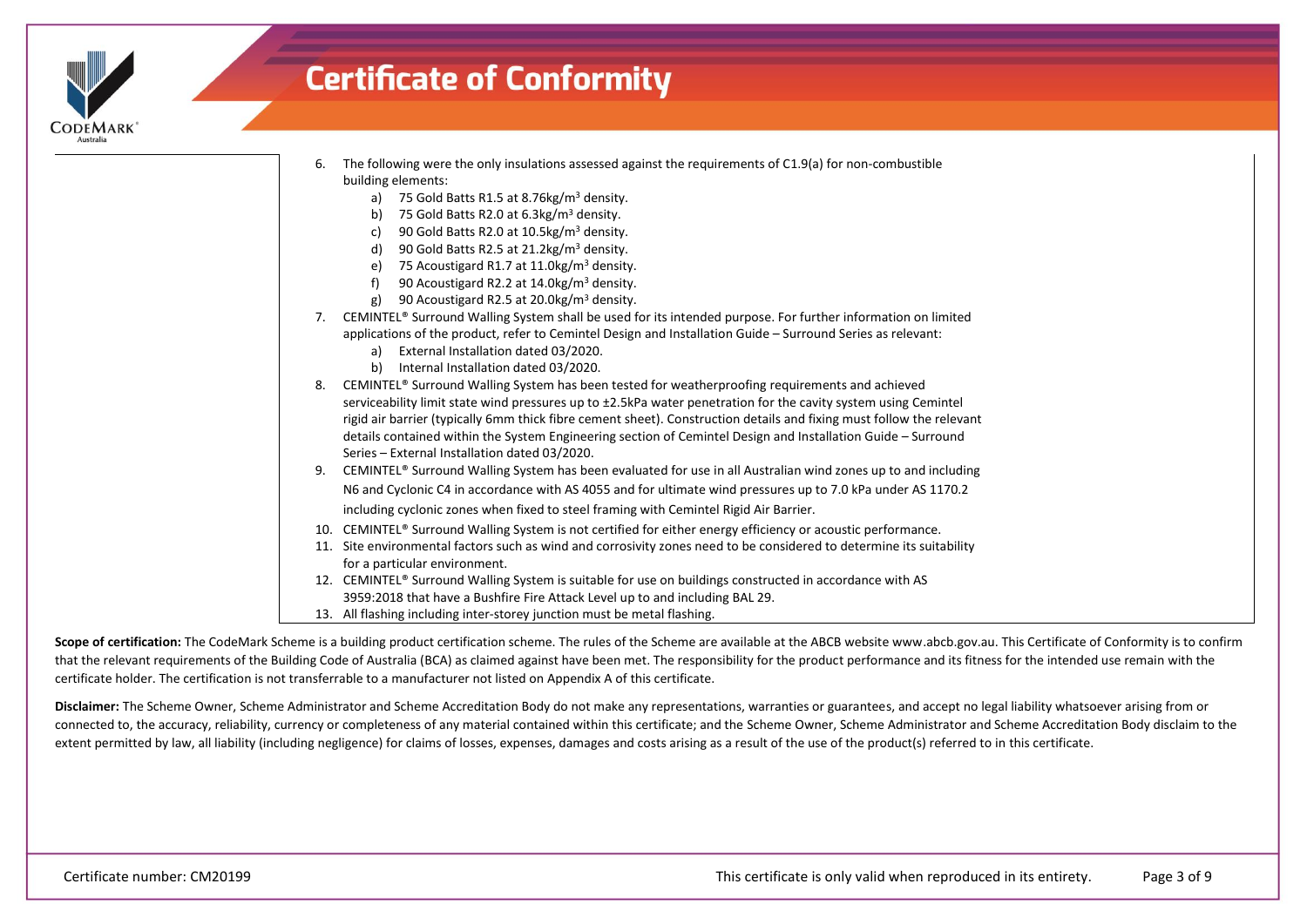**CODEMARK** Australia

**APPENDIX A – PRODUCT TECHNICAL DATA**

### **A1 Type and intended use of product**

Refer to Page 1 of this certificate.

### **A2 Description of product**

Refer to Page 1 of this certificate and the below diagrams.

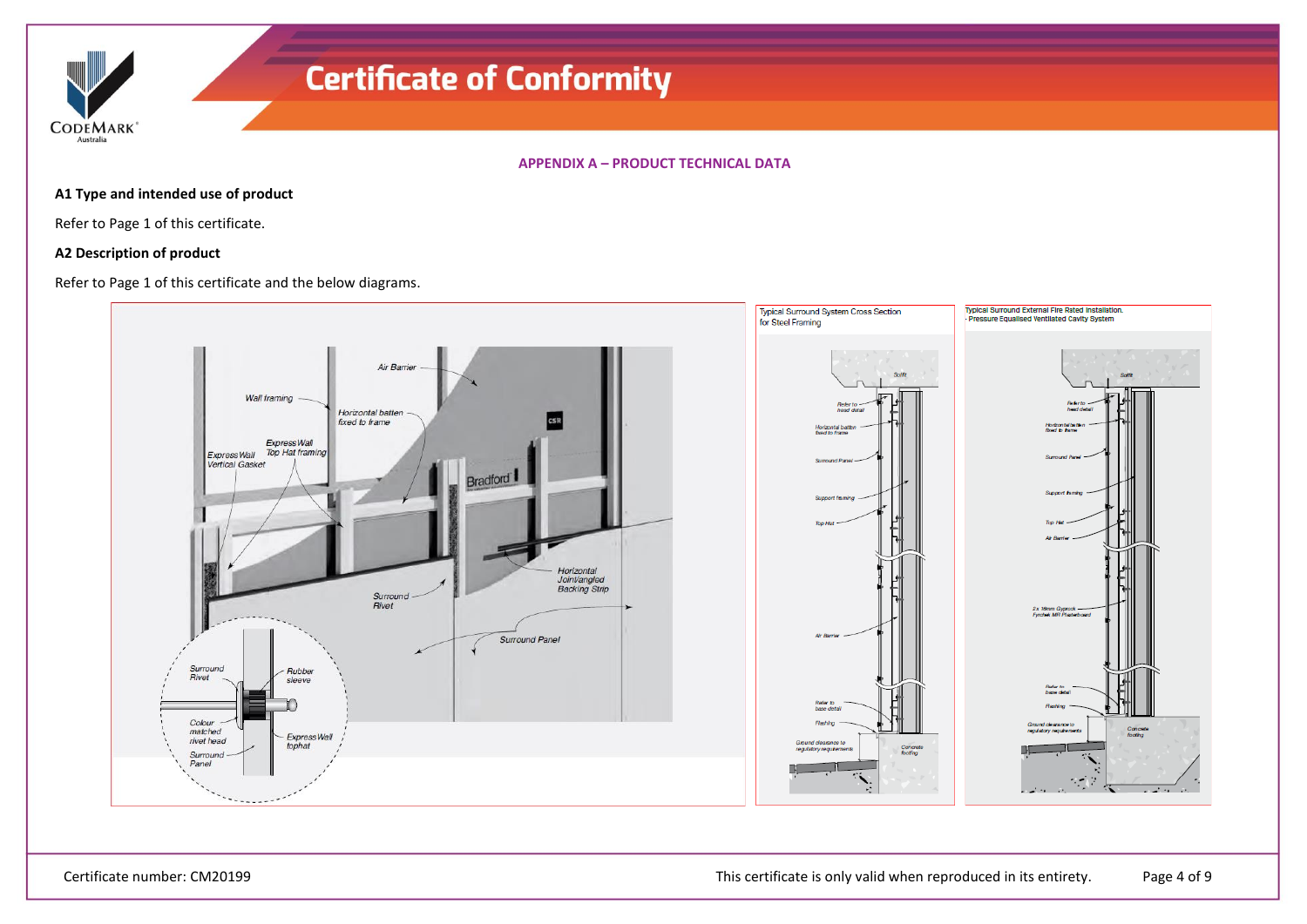

#### **A3 Product specification**

Below are some physical properties of fibre cement and system specifications.

| Dimensional/Geometrical<br><b>Characteristic</b> | <b>Specification (trimmed panel)</b>                                                                                                                                                              | <b>Manufacturing</b><br><b>Tolerance</b> | <b>Relevant</b><br><b>Standard</b>                                            |
|--------------------------------------------------|---------------------------------------------------------------------------------------------------------------------------------------------------------------------------------------------------|------------------------------------------|-------------------------------------------------------------------------------|
| <b>Panel Width</b>                               | 1200mm                                                                                                                                                                                            | $+$ / - 1.5mm                            | EN 12467                                                                      |
| Panel Length                                     | 3000mm*                                                                                                                                                                                           | $+ / - 1.5$ mm                           | <b>EN 12467</b>                                                               |
| <b>Panel Thickness</b>                           | 8 <sub>mm</sub>                                                                                                                                                                                   | $+$ / - 0.8mm                            | <b>EN 12467</b>                                                               |
| Panel Mass (EMC)                                 | 15.7 <sub>kq</sub> /m <sup>2</sup>                                                                                                                                                                |                                          |                                                                               |
| Fire Resistance Limits (FRLs)                    | Up to 120/120/120, -/180/180                                                                                                                                                                      |                                          | Refer to System<br><b>Engineering section</b><br>or Gyprock®<br>The Red Book™ |
| <b>Bushfire Construction</b>                     | <b>BAL 29 (Construction for Bushfire Attack</b><br>Level 29 for an external wall)                                                                                                                 |                                          | $AS$ 3959 - 8                                                                 |
| Weatherproofing                                  | Has passed testing at a serviceability<br>wind pressure of +2.5kPa and -2.7kPa,<br>and an ultimate wind pressure of +7kPa<br>and -7kPa (Rigid Air Barrier required for<br>pressures above 1.5kPa) |                                          | AS 4284                                                                       |
| <b>Cyclonic Conditions</b>                       | Passed at 7kPa                                                                                                                                                                                    |                                          | AS 4040.3                                                                     |

### **A4 Manufacturer and manufacturing plant(s)**

#### **A5 Installation requirements**

Refer to Page 3 of this certificate and the following:

- 1. Cemintel Design and Installation Guide Surround Series External Installation dated 03/2020.
- 2. Cemintel Design and Installation Guide Surround Series Internal Installation dated 03/2020.

#### **A6 Other relevant technical data**

- Technical Datasheets for Bradford Thermoseal™ Wall Wrap, Enviroseal ProctorWrap (CW) Wall Wrap, and Enviroseal ProctorWrap (RW) Wall Wrap with nominal thickness <1.0mm for all three products.
- Technical Datasheet for Bradford Acoustigard partition rolls.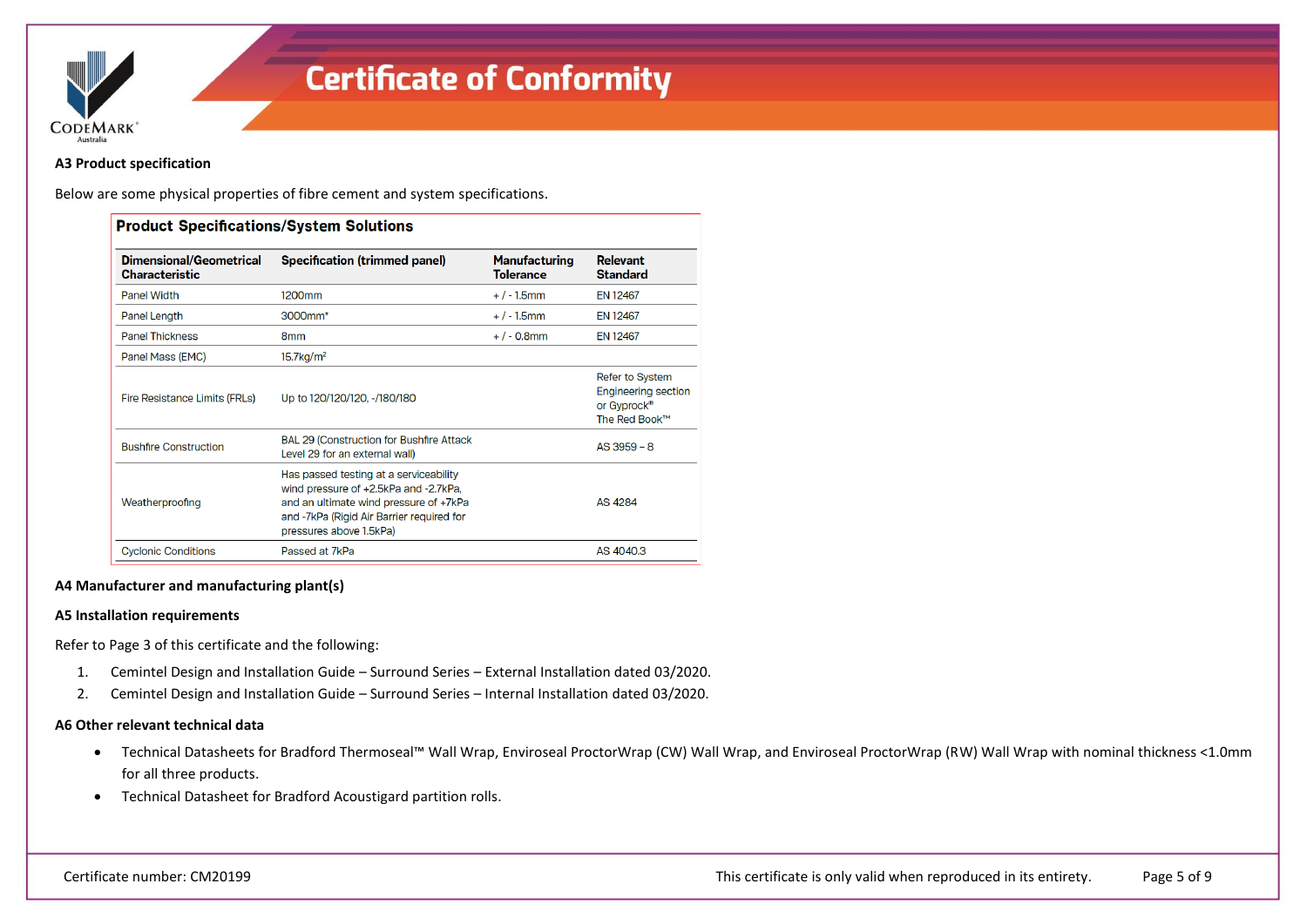

**APPENDIX B – EVALUATION STATEMENTS**

#### **B1 Evaluation methods**

The system has been assessed as complying with the identified Performance Requirements of the NCC 2019 amdt 1 BCA Volumes 1 and 2. This involved a review of product specifications, test reports, installation manuals, and associated documentation.

#### **1. Structural assessment:**

• Volumes 1 & 2 – A2.2(2) / A5.2(1)(d) & (e) – A report issued by an Accredited testing Laboratory – Cyclone Testing Station, James Cook University (NATA accreditation No. 14937) and a report from a professional engineer.

#### **2. Weatherproofing assessment:**

• Volumes 1 & 2 – A2.2(2) / A5.2(1)(d) & (e) – A report issued by an Accredited testing Laboratory – Ian Bennie and Associates (NATA accreditation No. 2371) and a report from an appropriately qualified person.

#### **3. Fire Resistance assessment:**

• Volumes 1 & 2 – A2.3(2) / A5.2(1)(d) – An assessment report issued by an Accredited testing Laboratory – BRANZ Ltd (IANZ accreditation No. 37).

#### **4. Non-Combustibility (General Concessions):**

#### **A. Sarking-type material**

- Volumes 1 & 2 A2.3(2) / A5.2(1)(d) A report issued by an Accredited testing Laboratory Insulation Research Laboratory (NATA accreditation No. 993).
- Volumes 1 & 2 A2.3(2) / A5.2(1)(d) A report issued by an Accredited testing Laboratory AWTA Product Testing (NATA accreditation No. 1356).

#### **B. Insulation material**

- Volumes 1 & 2 A2.3(2) / A5.2(1)(e) An assessment report from an appropriately qualified person CSIRO.
- Volumes 1 & 2 A2.2(2) / A5.2(1)(d) A report issued by an Accredited testing Laboratory Insulation Research Laboratory (NATA accreditation No. 993).

#### **5. Fire Hazard Properties assessment:**

- Volume 1 A2.3(2) / A5.2(1)(e) An assessment report from an appropriately qualified person Warrington Australia Pty Ltd.
- Volume 1 A2.3(2) / A5.2(1)(d) A report issued by an Accredited testing Laboratory Insulation Research Laboratory (NATA accreditation No. 993).
- Volume 1 A2.3(2) / A5.2(1)(d) A report issued by an Accredited testing Laboratory AWTA Product Testing (NATA accreditation No. 1356).

#### **6. Resistance to Bushfire Attack assessment:**

• Volumes 1 & 2 – A2.3(2) / A5.2(1)(f) – Another form of documentary evidence (assessment against specifications in referenced document – AS 3959:2018).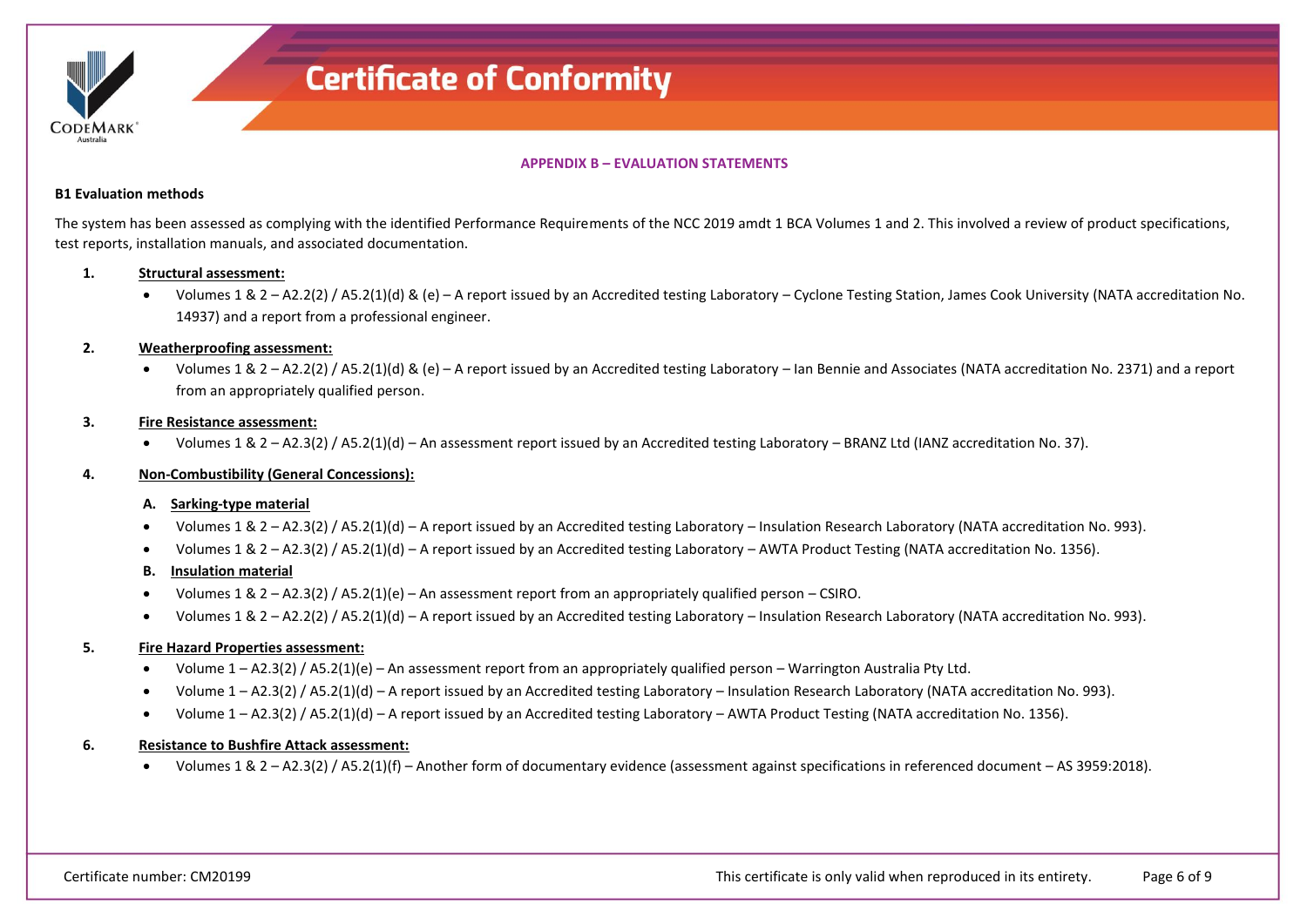

#### **B2 Reports**

| <b>Evaluation methods</b>               | <b>Related Supporting Evidence as listed below</b> |
|-----------------------------------------|----------------------------------------------------|
| <b>Structural Assessment</b>            | Numbers 1, 2, 3, & 4                               |
| <b>Weatherproofing Assessment</b>       | Numbers 5 & 6                                      |
| Fire Resistance assessment              | Numbers 7 & 8                                      |
| Non-Combustibility (General Concession) | Numbers 9, 10, 11, 12, & 13                        |
| Fire Hazard Properties assessment       | Number 14                                          |
| Resistance to Bushfire Construction     | Number 15                                          |
| assessment                              |                                                    |

#### **Structure**

**1. Test Report from a NATA accredited testing laboratory (Accreditation No: 14937) for Connection Testing Cyclic Simulated Wind Load Strength Testing and Assessment of the Cyclic Wind Load Capacity of CSR Cemintel Creative Façade System from James Cook University, Report No. TS1055 Revision A (dated: 26 April 2017).**

*This document contains the test results of a Cemintel Creative Façade (8mm & 9mm nominal thickness) sample for resistance to simulated cyclic wind load, carried out in accordance with AS 4040.3.*

**2. Test Report from a NATA accredited testing laboratory (Accreditation No: 14937) for Assessment of the Cyclonic Wind Load Capacity of CSR Express Wall Façade System from James Cook University, Report No. TS584 (dated 4 August 2003).**

*This document contains the test results of a Cemintel Creative Façade (9mm nominal thickness) sample for resistance to simulated cyclic wind load, carried out in accordance with AS 4040.3. Reappraisal Test Report Summary from a NATA accredited testing laboratory (Accreditation No: 14937) for Assessment of the Cyclonic Wind Load Capacity of CSR Express Wall Façade System from James Cook University, Report No. TS584 (dated 31 December 2016). This document contains the re appraisal test results of a CSR ExpressWall Façade (9mm nominal thickness) sample for resistance to simulated cyclic wind load, carried out in accordance with AS 4040.3.*

**3. Certification of CSR Surround Façade System by David Beneke Consulting, Report 2013-28-LO-1002 (dated 17 July 2019).**

*This document certifies the maximum top hat spans and spacings of Surround façade system in accordance with normal engineering practice and principals, test methods and the relevant Australian Standards.*

**4. Durability opinion of CSR ExpressWall Metal Components from Branz, Report No. DZ0073 (dated 20 September 2004).**

*This document contains the opinion of the likely resistance of the ExpressWall system components in relation to durability and Category 4 (Severe Marine) or less, for a minimum service life of 15 years.*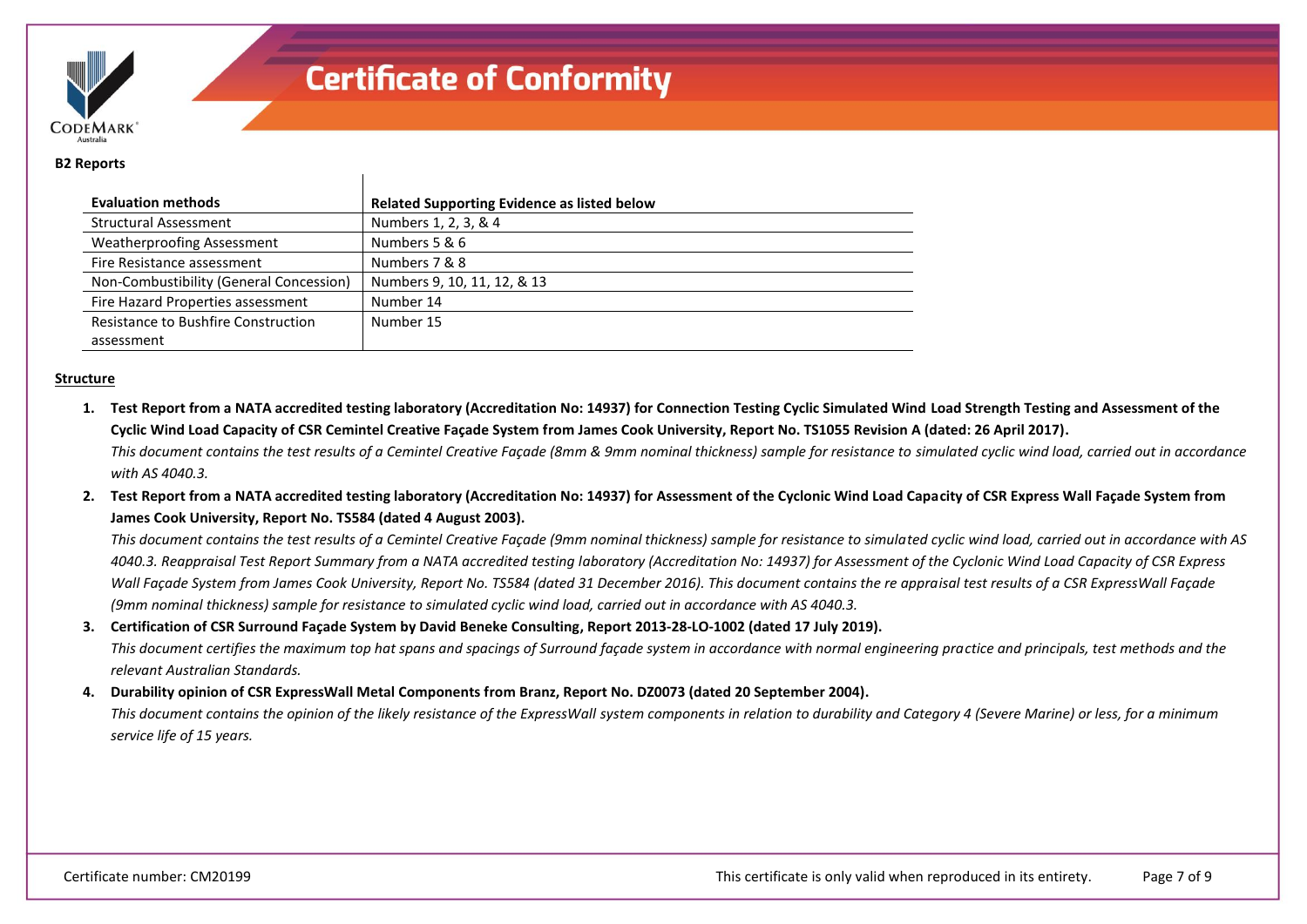

#### **Weatherproofing**

**5. Test Report for Air Infiltration, Water Penetration and Structural ULS of Cemintel Creative Façade System, Report No. 2016-108-S1 (dated 24 February 2017 amended 28 March 2017).**

*This document contains the test results of the Cemintel Creative Façade System for Water Penetration, carried out in accordance with AS 4284:2008.*

**6. Report from AECOM consultancy advice pertaining to the Cemintel Creative (now known as Surround) Facade System (dated 07 June 2019).** *This advice confirms the compliance of this product with AS 4284:2008, based on the test results of Report No. 2016-108-S1, by Ian Bennie and Associates.*

#### **Fire Resistance**

- **7. Test Report for Fire Resistance of CSR Steel Framed Wall Systems from Branz, Report No. FAR 2357 Issue 12 (dated: 06 July 2017).** *This document contains the test results of the CSR steel framed system for resistance to fire, carried out in accordance with AS 1530.4:2014.*
- **8. Test Report for Fire Resistance of CSR Timber Framed Walls from Branz, Report No. FAR 2303 Issue 3 (dated: 24 December 2015).** *This document contains the test results of the CSR timber framed system for resistance to fire, carried out in accordance with AS 1530.4:1997.*

#### **Non-Combustibility (General Concession)**

- **A. Sarking-type material**
	- **9. Test Report for Flammability Index of Bradford Thermoseal™ Wall Wrap from Insulation Research Laboratory, Report No. NR-17201 (dated: 1 May 2017).** *This document contains the test results of the Bradford Thermoseal™ Wall Wrap carried out in accordance with AS 1530.2:1993 for flammability index.*
	- **10. Test Report for Flammability Index of Enviroseal ProctorWrap (CW) Wall Wrap from AWTA, test No. 16-006359 (dated: 12 December 2016).** *This document contains the test results of the Bradford Thermoseal™ Wall Wrap carried out in accordance with AS 1530.2:1993 for flammability index.*
	- **11. Test Report for Flammability Index of Enviroseal ProctorWrap (RW) Wall Wrap from AWTA, test No. 17-000553 (dated: 17 February 2017).** *This document contains the test results of the Bradford Thermoseal™ Wall Wrap carried out in accordance with AS 1530.2:1993 for flammability index.*
- **B. Insulation**
	- **12. Assessment Report for combustibility of Bradford Glasswool insulation batts from CSIRO, Report No. FCO-2812a (dated: 19 November 2015).** *This document provides an assessment of Bradford Glasswool insulation batts and were not deemed combustible when tested to the requirements of AS 1530.1:1994.*
	- **13. Test Report for combustibility of Bradford Acoustigard from Insulation Research Laboratory, Report No. NR-17002 (dated: 22 March 2017).** *This report contains the results of Bradford Acoustigard insulation batts carried out in accordance with AS 1530.1:1994 and were not deemed combustible.*